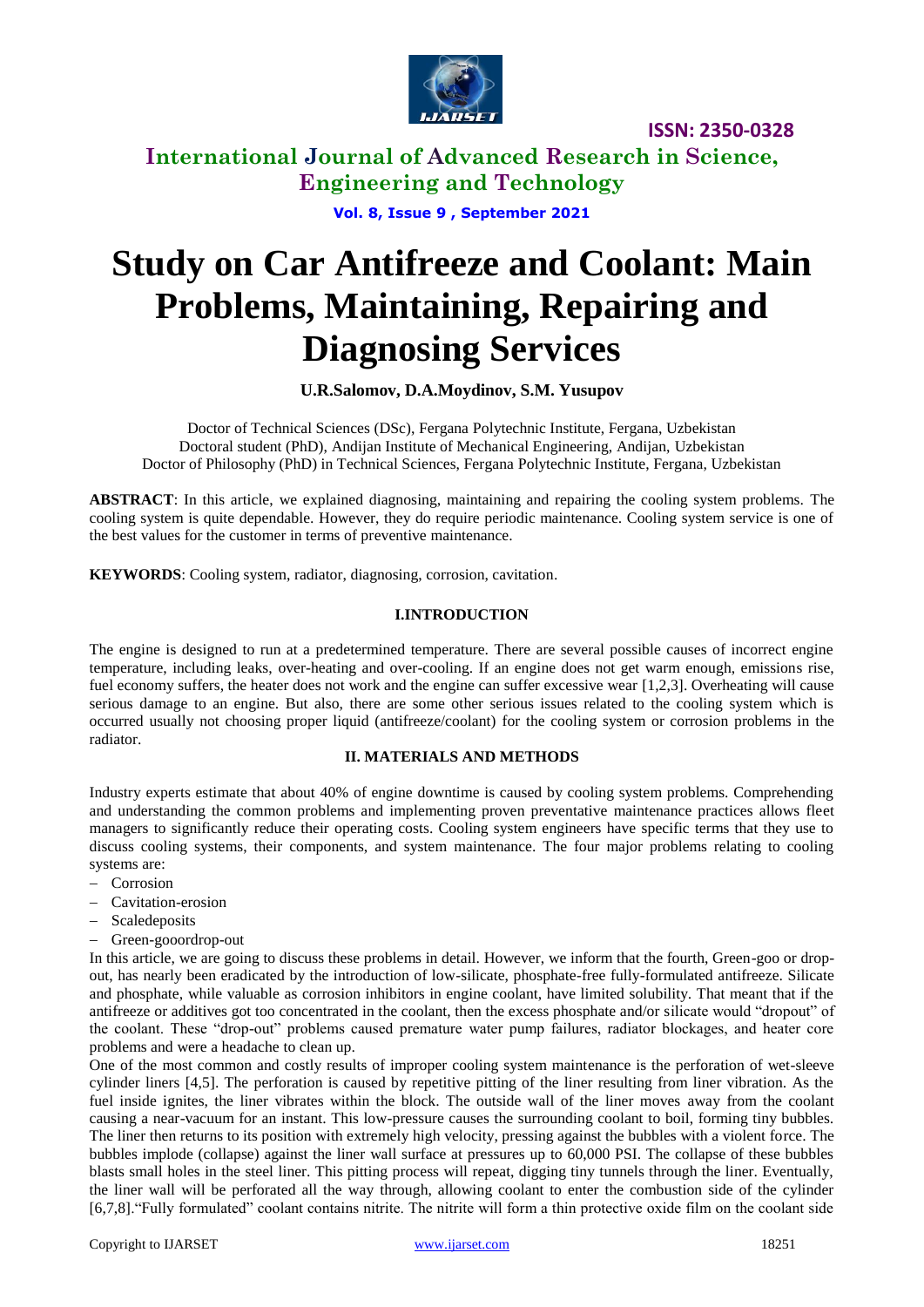

### **International Journal of Advanced Research in Science, Engineering and Technology**

#### **Vol. 8, Issue 9 , September 2021**

of the liner wall. This oxide film, which is formed by the reaction of the nitrite with the liner wall, acts as a protective barrier to prevent corrosion and cavitation from occurring.

In a properly protected system, the imploding bubbles attack the protective film. The film quickly heals over the liner by drawing nitrite from the coolant. In an improperly protected system, the bare metal surface area is immediately exposed to cavitation forming a corroded pit in the metal.

If coolant enters the combustion side of the cylinder, and expensive in-frame overhaul is required. Liquid coolant doesn't compress; when a piston fires with coolant in the combustion chamber, it can be blocked by the coolant, preventing it from making an entire stroke. This usually results in a bent rod and can cause a cracked block. Secondly, coolant can leak down into the engine oil. This results in overheating of lubricated moving parts and can destroy an engine.

Coolant One major factor in the corrosion rate of the metals is the coolant's pH. Shifts in coolant pH will affect the metals that corrode and the rate of each metal's corrosion. The pH scale runs from 0 to 14. A coolant becomes more acidic closer to zero; and more alkaline toward 14. Coolant pH should always be maintained between 8.5 and 11. If a coolant's pH drops below 8.5, it will become aggressive to ferrous metals (cast iron and steel), aluminium, copper and brass. If it increases above 11, it will become aggressive to aluminium and solder in a cooling system. Maintaining optimum pH in a coolant is a critical function of a quality coolant additive (SCA). It is important to use a coolant additive package containing a pH buffer to insure the optimum pH range of the coolant [9,10].

- Most cooling system water contains calcium and/or magnesium from drinking water supplies. Water that contains over 100 ppm of these minerals is considered "hard water". It is wonderful to drink, but these minerals can form scale in engine cooling systems. As the concentration of these minerals increases, so does the probability that you will have cooling system scale problems. The level of dissolved solids in coolant water is generally referred to as the "total hardness" reported in parts per million (ppm). Cooling system additives that contain anti-scale chemicals can allow the use of moderately hard water. It is best to use water that is at least as good as the recommended water quality listed in the ASTM standards.
- The potential for scale formation on hot metal cooling system surfaces is affected by several dynamic conditions. Some of the mechanisms and parameters that affect the formation of these deposits:
- Water hardness the harder the water being used in an engine coolant, the greater the amount of scale formation.
- Temperature as coolant temperatures increase, hardness salts (calcium and magnesium) in solution become less soluble and increase their propensity to plate out on hot metal cooling system surfaces Flow characteristics – scale generally forms on the hot side of a cooling system and in areas of low or turbulent flow. Entrapped air – any air bubble formation in a coolant area (bubbling around a hot source) increases the tendency for scale to form in that area. pH – increases in pH will increase the potential for scale deposits. Damage to water pumps seals.
- Calcium and magnesium have the tendency to combine with the phosphates found in old-fashioned antifreeze and some additive packages. They form calcium and magnesium phosphate scale on heat transfer surfaces, especially on water pump seal faces. These deposits can destroy the flatness of a seal face, preventing the water pump seal from sealing. The result can be the destruction of the water pump bearings [5,6].
- Cooling system problems that result from overheating caused by scale:
- Cracked heads and warped engine blocks.
- Oil temperature running abnormally high.
- Failure of the cooling system fan to turn on.
- Scale deposits on cooling system block heaters

#### **III. ISSUES AND COMMENTS**

**Comment:** In these given fig. 1 tells us about damaged automobile radiator due to overheating. Cooling system liquid antifreeze was reached nuclear boiling point and as a result, seriously damaged automobiles radiator.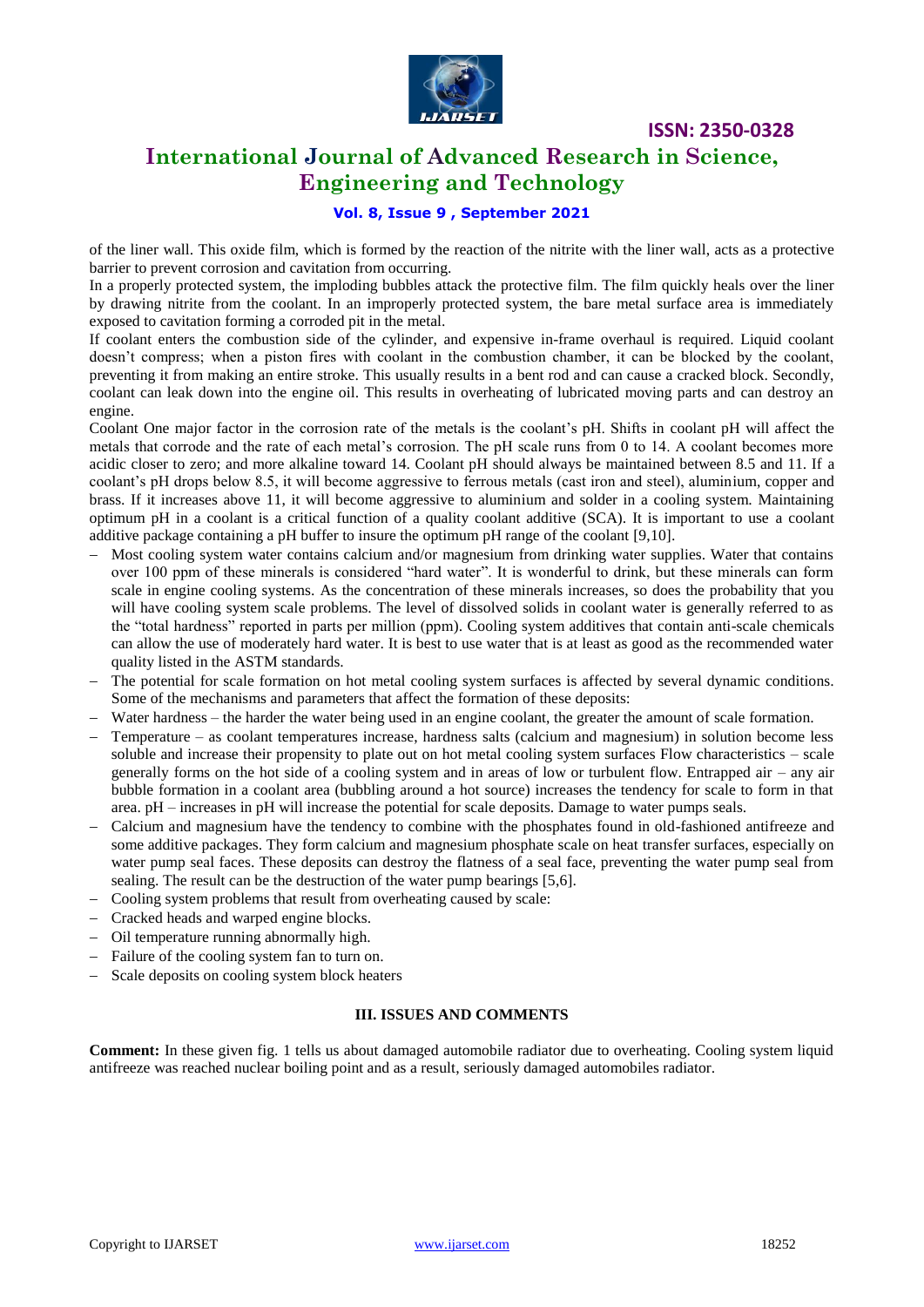

**International Journal of Advanced Research in Science, Engineering and Technology**

**Vol. 8, Issue 9 , September 2021**



**Figure 1. Defects in cooling system equipment, below we can see damaged radiator.**

**P.S:** in this cooling system, hot liquid flows from engines to the right side of the radiator and the cooling system pump circles liquid to the left side of the radiator (Fig.2).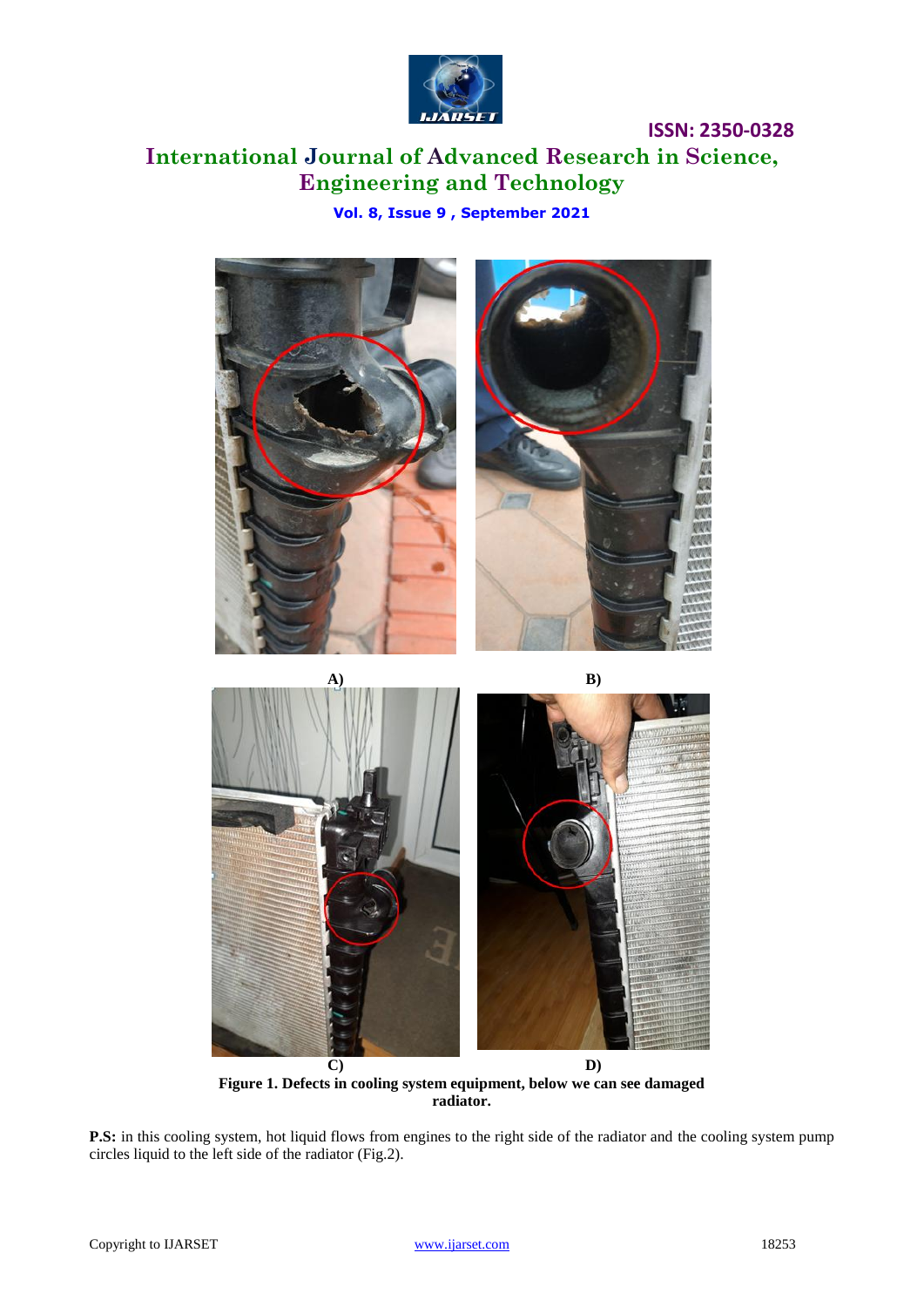

# **International Journal of Advanced Research in Science, Engineering and Technology**

**ISSN: 2350-0328**

**Vol. 8, Issue 9 , September 2021**



**Figure 2.Cooling system**

**Comment:** On the above, you can see overheated antifreeze, its chemical content changed and lost its followability. It comes from the cooling system could not properly work and engine and radiator equipment destroyed liquid. The main reason for this issue is that thermostat could not identify hotness and lets liquid flow to the engine in a hot manner.

**P.S:** According to our research such kinds of situations happened in our country six times in different cities. And it happened 6 times with Nexia 3, 3 times with Gentra, but we have to take it into consideration that it only happened with brand new cars with a total mileage of around 3,000 km.

**Comment:** As we explained before liquid in the cooling system lost its flowness and stopped in some more cooling system working mechanics (Fig.3).



**Figure 3.**

#### **IV.CONCLUSION AND FUTURE WORK**

This report covered the main cooling system problems and now some recommendations to use proper coolant for a cooling system. Remember to follow the manufacturer's specifications when you replace coolant. Check the label to see that it meets a particular manufacture's standards. Sodium silicate is an excellent aluminium protection additive. Many coolants contain this additive, although HOAT coolants contain a lesser percentage than IAT coolants. Heavyduty truck manufacturers and some automotive manufacturers specify the use of coolants without silicates.